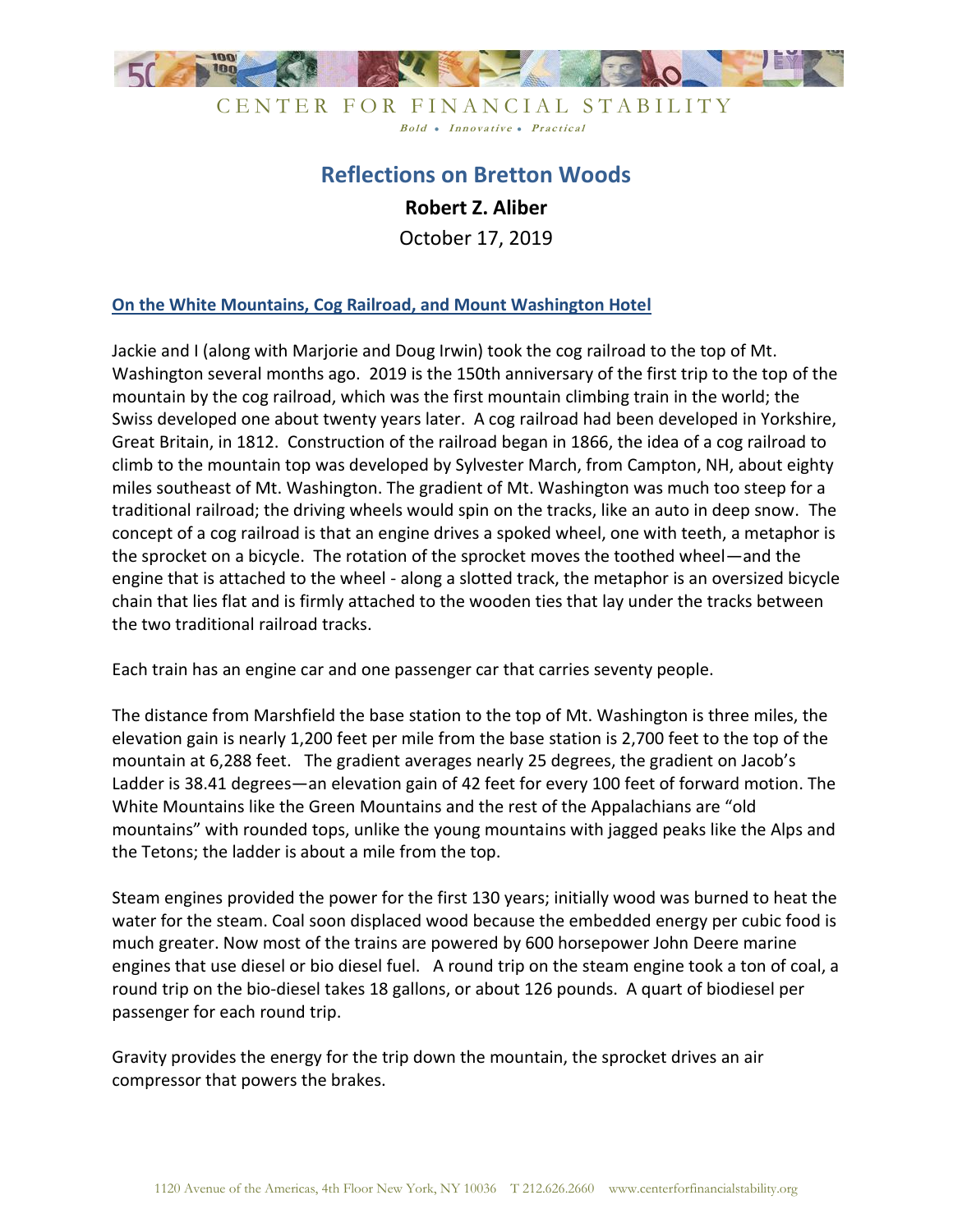

The view from the top of Mt. Washington is exceptional—the nearby mountains on the Presidential range, and the adjacent states—Maine, Vermont, New York, and Quebec in Canada to the North. There are four roughly parallel north to south mountain ranges; Franconia Notch is between the two most western ranges, Pinkham Notch between the two most eastern ranges, with Crawford Notch in the middle.

The White Mountains was an exotic destination for brief summer vacations when I was growing up in Southern New Hampshire in the 1930s, I remember trips in the family's 1936 Plymouth with parents and grandparents to the Flume Gorge and to the Old Man of the Mountains, the craggy stone outcropping that is on New Hampshire's auto license plates. In the 1940s there were ski trips to Cannon Mountain with its aerial tramway and Wildcat (in its pre-lift years, Jigger Johnston and I hiked to the top) and to Cranmore with its skimobile—a hundred or more single passenger cars that were pulled to the top of the mountain by a cable, much like one of the cable cars in San Francisco.

My first trip on the cog railroad was in the late summer of 1991. Chuck Cooper (a good friend from the early 1960s in Washington, at one stage, the U.S. Executive Director of the World Bank), my son, and I had climbed the Jewel Trail which begins at the parking lot for the base station to the top… miserable weather, foggy and chilly. We took the cog railroad from the top to the base station, and drove to the Mt. Washington Hotel for hot chocolate. An auction then was underway that had been arranged by the hotel's owner, the Resolution Trust Corporation, a U.S. government firm that was set up to dispose of assets acquired from failed banks and thrifts. The hotel had become bankrupt, and the owner of the mortgage, the Eliot Savings Bank in Boston, had failed in the New England banking bust of the early 1990s. My guess is that it had become a zombie thrift after the Volcker shock of October 1979 had led to a surge in short term interest rates.

#### **Bretton Woods Conferences**

More than 700 delegates from 44 countries met at the Mt. Washington hotel for three weeks in July 1944. One reason the Mt. Washington Hotel was chosen as the site for the meeting was that New Hampshire would be cooler than Washington. A second was that the hotel accepted Jews as guests, Morgenthau was Jewish and the then-owner of the hotel also was Jewish.

I have attended three monetary conferences at the Mt. Washington Hotel—one was sponsored by the Federal Reserve Bank of Boston in May 1984 (*The International Monetary System; Forty Years After Bretton Woods*, Federal Reserve Bank of Boston, Conference series #28, 1984); The National Bureau of Economic Research held a conference in October 1991, *A Retrospective on the Bretton Woods System, Lessons for International Monetary Reform* edited by Michael Bordo and Barry Eichengreen, National Bureau of Economic Research, Cambridge, ) and the Center for Financial Stability in 2014 (Kurt Schuler and Andrew Rosenberg, *The Bretton Woods Transcripts*, Center for Financial Stability, 2014 and *Bretton Woods: The Founders and the Future* edited by Lawrence Goodman and Kurt Schuler, 2019).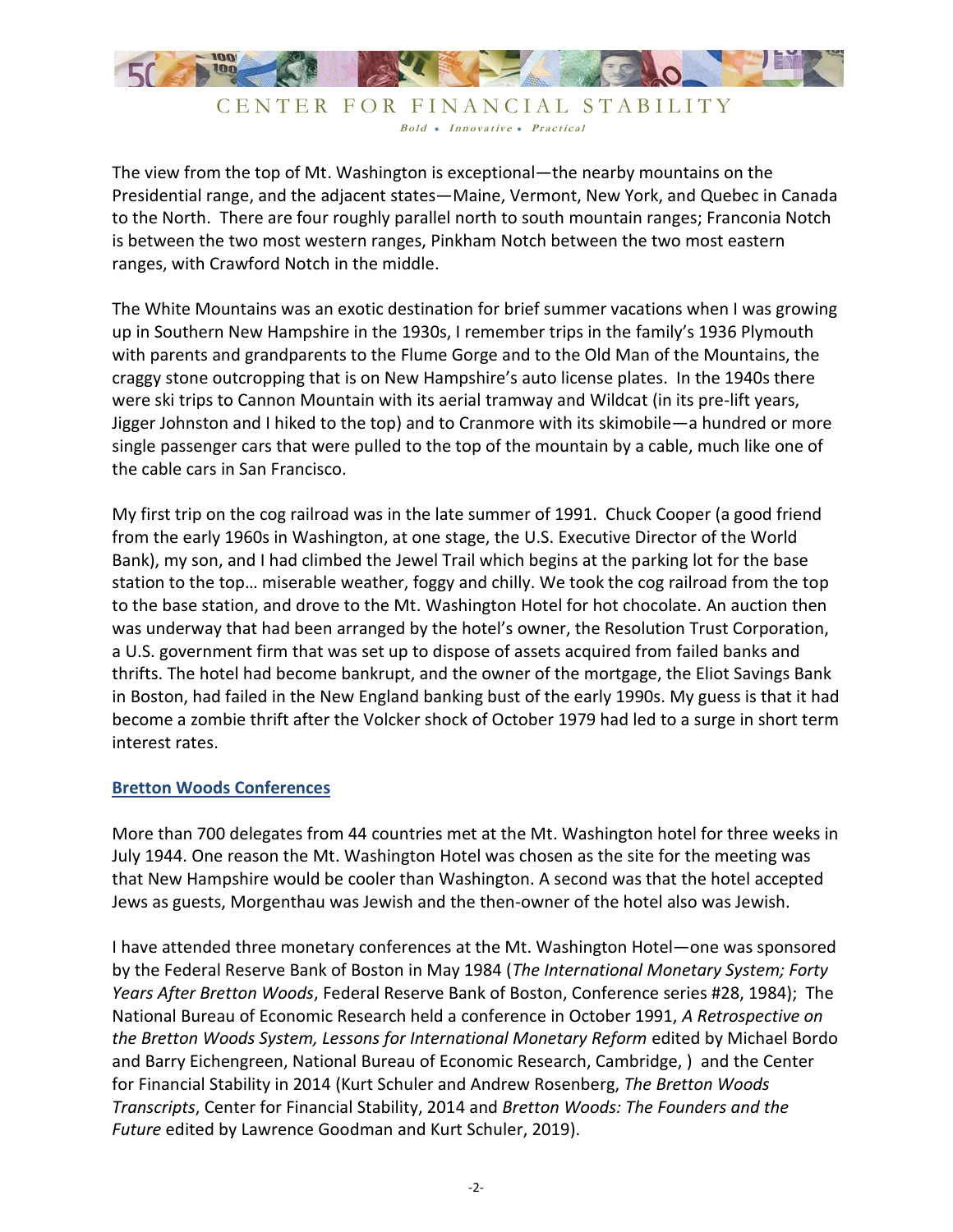

Citibank hosted a conference for more than 100 of its customers on the fiftieth anniversary of the signing of the signing of the treaty in July 1994, President George Bush was the keynote speaker. (The hotel had been closed for months before this conference; Citibank spent \$3 million to paint the hotel, change all the light bulbs, and improve the phone system. The bank brought in caterers and a temporary air conditioning system.) The Bretton Woods Committee had a conference in late July of this year.

The Fund now has 189 member countries and a staff of 2,700 from 150 countries. This week's visit provided a chance to reflect on the meeting in July 1944 and the success of the International Monetary Fund.

- What would John Maynard Keynes, Henry Morganthau, and Dennis Robertson have thought about the international payments imbalances and the role of the Fund?
- The structure of the Fund follows the White Plan. Would the monetary history of the last 75 years have been significantly different if the model for the Fund was the Keynes plan for a new international unit of account and medium of payment?

#### **How the Founders of Bretton Woods might view the last 75 years**

## *Q. From an Olympian viewpoint like at the top of Jacob's Ladder (forgive the mixed metaphor), has the International Monetary Fund (IMF) been a success or a failure?*

A. Thanks. First, let's distinguish the developments in the global economy from the contribution of the IMF to these developments. Keynes and Morgenthau (hereafter K & M) would have been thrilled by growth in the global economy since 1944, the major rise in living standards for ninety percent of the world's population, the increase in longevity, the decline in infant mortality. They would be elated that the last seventy-five years has been peaceful in Europe, with the major exception of the war in Bosnia. They would marvel at the integration of Germany and Japan into the world economy, and the economic success of both countries. They would be pleased that the Soviet Union collapsed. They would feel immensely satisfied that their initiatives and hard work had been followed by seventy-five years of global peace and prosperity, in sharp contrast with the thirty years after the First World War.

#### *Q. What else would have surprised K & M?*

A. They believed there would be a perpetual "dollar shortage." They would not have conceived a world of a "dollar glut", and that the United States would evolve from the world's largest creditor country to the world's largest debtor.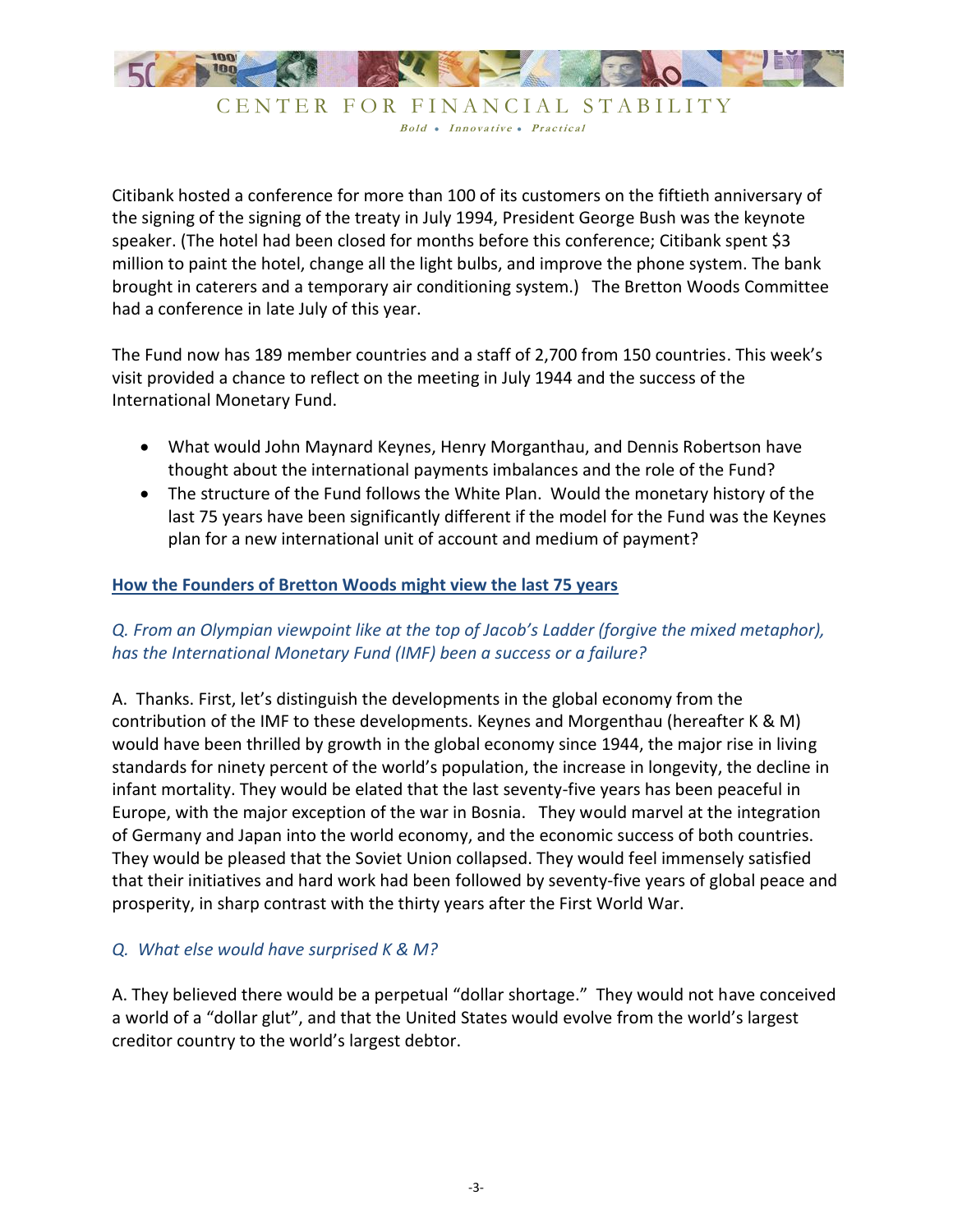

## *Q. Great, anything else?*

Yes, K& M would have been dismayed at the sharp contrast between their model for orderly changes in the prices of currencies that would more or less conform with changes in competitiveness of individual countries with the extensive overshooting and undershooting in the prices of currencies that have occurred since the early 1970s. The Fund agreement stipulates that any proposed change in the parity of a country by more than ten percent must be approved by the Fund—essentially the country's trading partners. The agreement was designed to ensure that no country would manage the price of its currency to secure an unfair competitive advantage, instead each could reduce the price of its currency to offset a competitive disadvantage that might have developed because its inflation rate had been higher than those of its trading partners. Thus, a primary objective was to minimize the use of tariff and other barriers to enhance domestic employment at the expense of manufacturing jobs. K & M also would be fearful of the immense current account imbalances of 2019.

#### *Q. Please expand.*

A. Sure, K & M lived through the 1920s, they observed the turmoil in the currency markets. One of Keynes' great books was *A Tract on Monetary Reform*. Keynes wrote a stinging criticism ("The Economic Consequences of Mr. Churchill") of the decision to peg the British pound to gold at its prewar parity in April 1925, he believed the pound was then overvalued by fifteen to twenty percent. The French franc was given a new parity at the end of 1926, and it was probably undervalued by fifteen to twenty percent. Argentina and Chile left the gold standard in the late 1920s (remindful of the developing country debt crisis of 1982). The Austrian Schilling was devalued in May 1931, the "contagion effect" developed and the speculative pressure shifted to German Mark. Then the pressure switched to the British Pound; its tie to gold was severed in September 1931. The speculative pressure then was directed at the U.S. dollar. The term "beggar thy neighbor" was applied to this sequence of devaluations and is associated by Joan Robinson, although it was used earlier and is implicit in mercantilist doctrine.

## *Q. Is there an analogy between recent developments in the global economy and an earlier episode of globalization?*

A. You bet. Globalization involves the integration of national economies because of the declines in the cost of economic distance and reduction of barriers at national borders to purchases of foreign goods and services, de-globalization involves the increases in these barriers. The nineteenth century featured relatively open borders; there was massive expansion in world trade. The steam engine replaced the sail as power, the telegraph and the underwater cable sharply reduced economic distance. Three great canals--Suez, Panama, and Kiel -shortened distances. The golden spike linked the railroad systems in the East with those in the West in the summer of 1869—several weeks before the first train reached the top of Mt. Washington.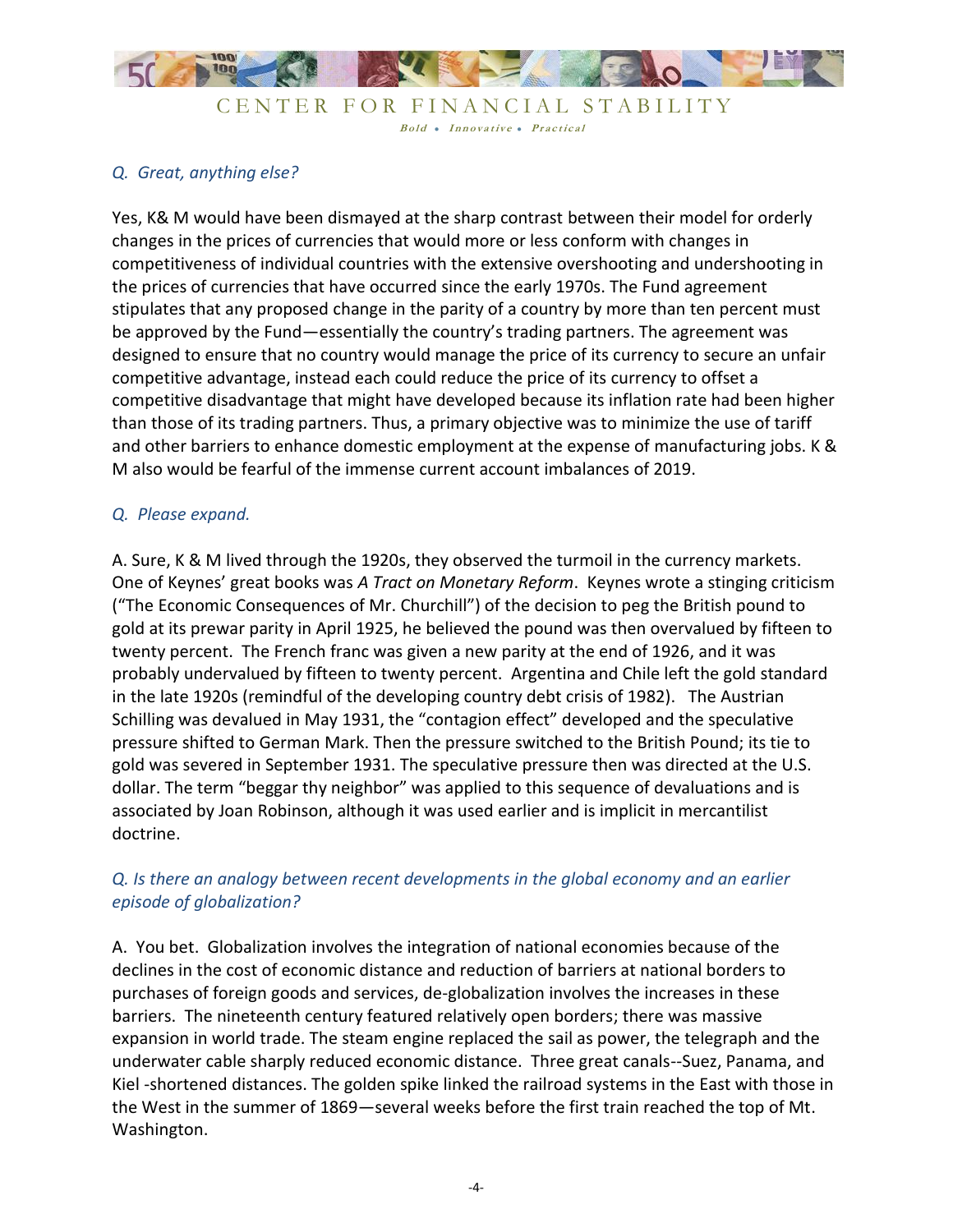

The onset of the First World War in 1914 marks a reversal of the trend, the costs of economic distance continue to decline, but the uncertainty about the prices of currencies and the increase in trade barriers segment national markets. At the beginning of the war, the belligerent countries adopted currency controls to protect their gold holdings. There were massive changes in the prices of currencies in the first half of the 1920s. The Smoot Hawley Tariff of 1930 raised rates by forty percent. World trade declined by eighty percent. The second period of globalization began in 1934 when the United States took the initiative to reduce tariffs on a reciprocal basis. The beginning of the end of the second period of globalization was the Camp David agreement of August 1971 with the formal closing of the U.S. Treasury's gold window, the ten percent surcharge on the dutiable imports, and the price and wage controls. Arthur Burns then began to pump up the U.S. money supply in anticipation of the 1972 election, his shortsighted management of the money supply was a massive contributor to the 1970s inflation. The sharp variability in inflation rates led to the sharp variability in prices of currencies.

# *Q. Are you suggesting that the second period of de-globalization has been underway for nearly fifty years?*

A. You got it. A sharp contrast with the first period of de-globalization, which began in 1914 and ended 20 years later. The current period has been more than twice as long.

# *Q. How and when will this period of de-globalization end?*

A. Who knows? The U.S. fiscal deficit is much too large to be sustainable; since it is impossible to reduce expenditures, taxes will have to be raised. The current account surpluses of the North European countries and of a few of the Asian countries are too large relative to their GDPs, these countries are in for a massive shock.

#### **Trade and Tariffs**

#### *Q. Why has President Trump begun to apply tariffs to U.S. imports?*

A. President Trump believes that the United States has lost several million high paying manufacturing jobs because of the unfair currency and other tariff practices of the U.S. trading partners, a view he lifted from Senator Bernie Sanders and Senator Rick Santorum. U.S. manufacturing employment peaked at 20 million in 1979, total U.S. employment was then 90 million. U.S. employment now is 150 million, but employment in manufacturing has declined to 13 million. American consumption of manufactured goods has surged, but a much larger number of these goods is produced in foreign countries.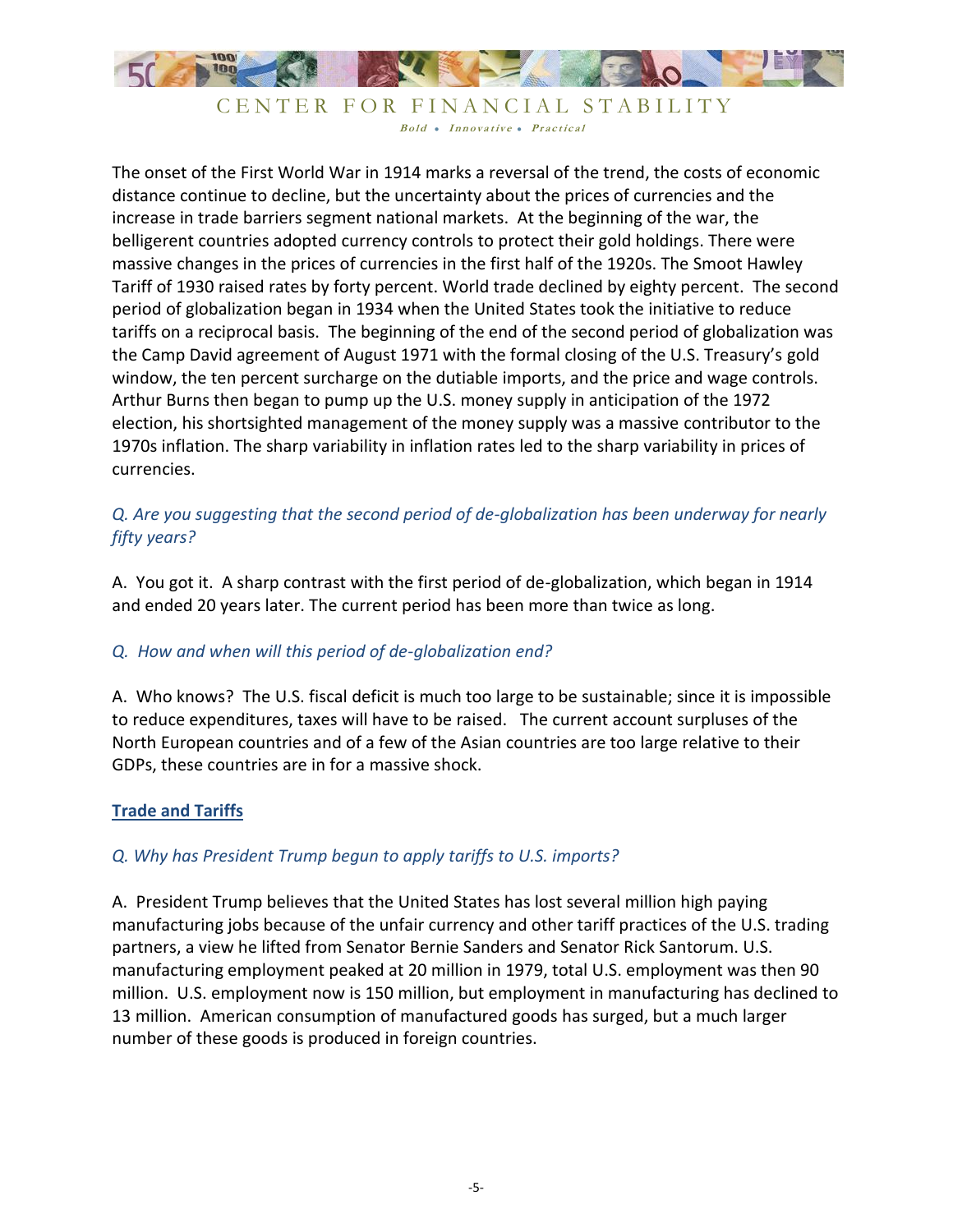

#### *Q. Why has there been such a sharp decline in U.S. manufacturing jobs?*

A. There are two principal factors—one is robotics/automation, the displacement of workers by machines or smarter machines or bigger machines, the other is the increase in the U.S. trade deficit.

# *Q. Has the United States lost manufacturing jobs because of the "unfair trading practices" of China?*

A. Yes if unfair trading practices includes the purchases of U.S. dollars by the Peoples Bank of China to limit the increase in the price of the Chinese yuan; these practices include Chinese tariffs on auto imports, subsidized credits to favored industries, cheap electricity to producers of aluminum, and other industry specific and firm specific benefits designed to enhance competitiveness by reducing costs. There are a thousand of these measures, some at the national level, many at the provincial level. The purchases of U.S. dollars by the PBOC more or less determine the size of China's trade surplus and its trade surplus with the United States, these industry-specific and firm-specific measures affect the composition of China's exports and imports.

## *Q. How many U.S. manufacturing jobs have been lost because of the increase in the U.S. trade deficit since 1980?*

A. Let me review the methodology that led to the estimate that the United States has lost 3 million jobs because of the increase in the U.S. trade deficit. U.S. manufacturing GDP is \$4,000 billion. Value added per worker in U.S. manufacturing is \$307,700 (\$4,000 billion divided by 13 million workers). Now divide the U.S. trade deficit in 2018 of \$888 billion by \$307,700, the answer is 2,886,000 workers. If U.S. trade balance had hovered around zero since 1980, Americans would have been spending \$888 billion more each year on U.S. goods; the increase in the spending on U.S. goods would have led to more than three million more U.S. manufacturing jobs.

## *Q. Are you comfortable with the estimate that the job losses in U.S. manufacturing because of the increase in the U.S. trade deficit since 1980 total three million?*

A. Sure, great question. The United States is one of the world's largest exporters; its exports are produced by workers with much higher than average value added per worker. Many of the job losses had been by workers in industries with much lower than average value added per worker. If the value added per worker in these industries with below average value added was \$200,000, then the U.S. job losses because of the increase in the U.S. trade deficit would have been more than four million.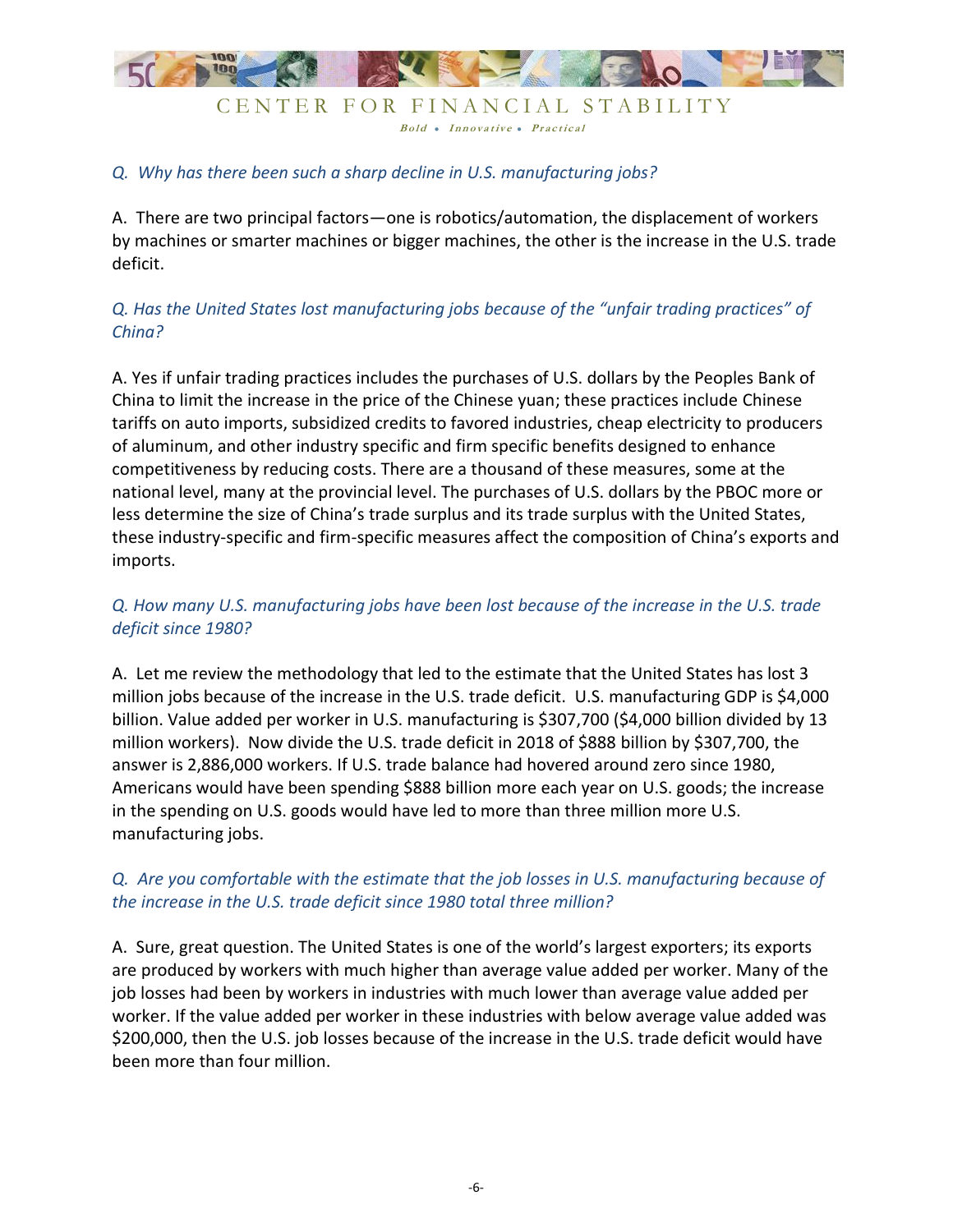

Bold • Innovative • Practical

# *Q. But the U.S. trade deficit has developed because the U.S. manufacturing is no longer competitive.*

A. Consider the following counterfactual scenario. Assume various foreigners—sovereign wealth funds, central banks, firms, households, the whole shebang—had not bought U.S. dollar securities, then how large would the U.S. trade deficit have been? You've got it, the answer is zero, in this counter factual world, U.S. exports would have been larger and U.S. imports would have been smaller.

#### *Q. But the United States is no longer competitive?*

A. Is that a question or a comment? Let's rank countries from the least competitive to the most competitive. Haiti, North Korea, Venezuela are toward the top of this list, money flees these countries. If the United States were not competitive, the foreigners who buy U.S. dollar securities would be either fools or knaves, or both fools and knaves. Some of these investors buy U.S. dollar securities because they can't find more attractive alternative investments, some to prevent the prices of their currencies from increasing. If foreign central banks and foreign investors did not buy U.S. dollar securities and U.S. real assets, the United States would not have—sorry, could not have—developed a trade deficit. Investors do not move their money to Haiti because Haiti is not competitive, only an economic illiterate could suggest that foreigners would buy \$1,000 billion of U.S. assets each year if the United States were not competitive.

#### *Q. What about the statements that President Trump's tariffs will do more harm than good to the United States, and that the harm to the United States will be larger than the harm to China?*

A. Another great question. Two points, the first is that the United States now has a trade deficit that is too large to be sustained. Market forces might lead to a decline in the deficit, but that's unlikely because none of the countries with the trade surpluses is likely to accept a decline in its trade surplus. The effective comparison is between the cost to the United States of the tariffs, and the costs of some of these other measures. Now consider U.S.—Chinese trade. Assume the United States imports \$500 billion a year of Chinese goods; most of these goods are highly differentiated products with brand names. In contrast China imports \$100 billion of U.S. goods, and most of these imports are unbranded. Assume that the United States puts a total embargo on imports from China and China puts a total embargo on imports from the United States. The decline in Chinese exports will be much larger than the decline in U.S. exports. If China seeks to exports these goods to other countries, then Chinese producers will need to reduce prices. China will import its soybeans from some other countries, and the United States will export its soybeans to the countries that formerly were supplied by the countries that are now selling their soybeans to China.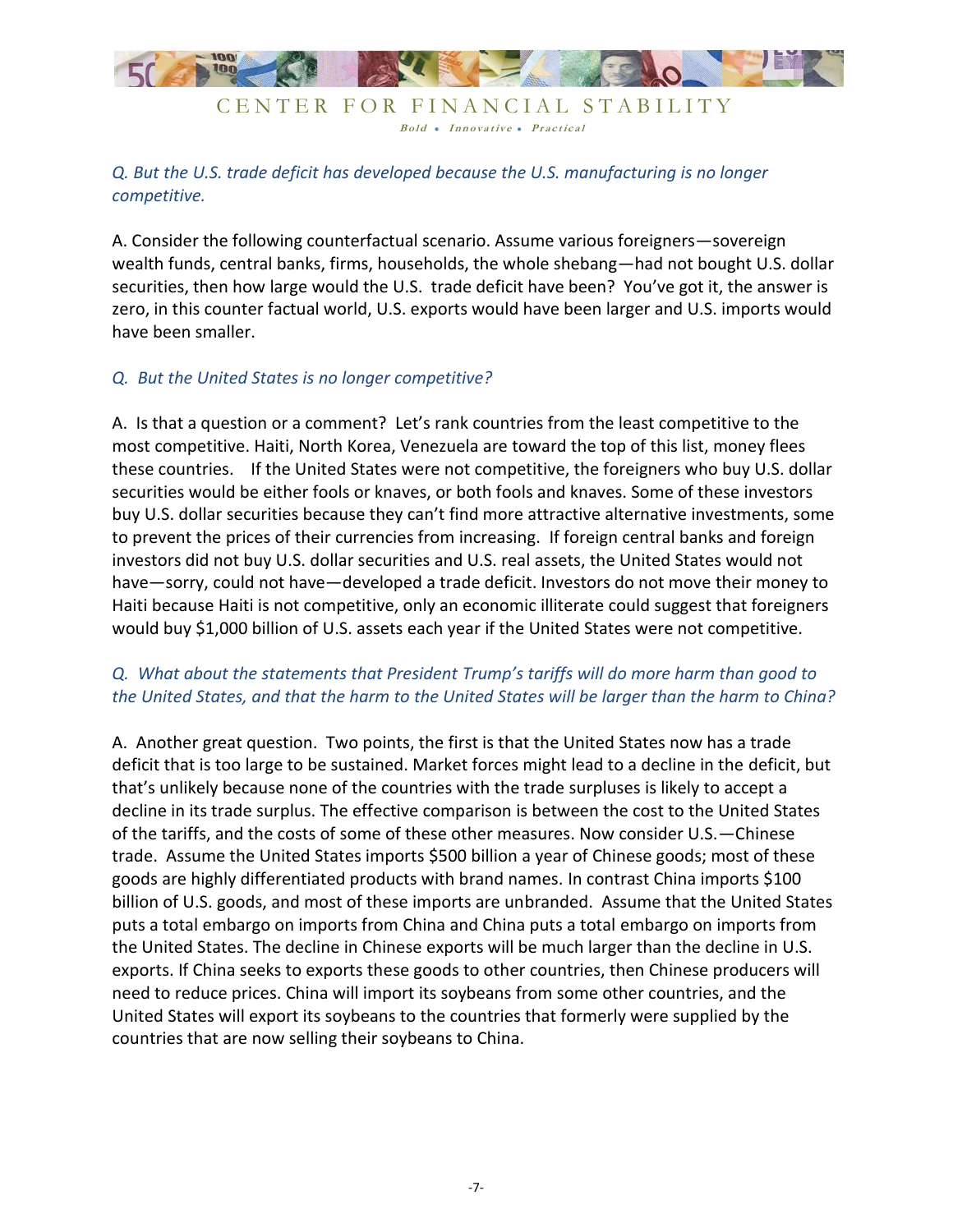

Bold • Innovative • Practical

*Q. Okay, what about the explanation that the U.S. fiscal deficit is the cause of the U.S. trade deficit?*

A. At the conceptual level, any factor that leads to an increase in U.S. interest rates or to an increase in U.S. wage rates would contribute to a larger U.S. trade deficit, the decline of employment in U.S. manufacturing would lead to erosion in the U.S. tax base and hence to a larger U.S. fiscal deficit. But assume that U.S. interest rates increase or U.S. wage rates increase while foreign purchases of U.S. dollar securities remain unchanged; in this case the U.S. trade deficit would not change. If the U.S. fiscal deficit increases and foreign investors do not buy any more U.S. dollar securities, the U.S. trade deficit would remain unchanged. If the U.S. fiscal deficit remains unchanged and foreign investors buy more U.S. dollar securities, the U.S. trade deficit would increase. The conceptual model that an increase in the U.S. fiscal deficit leads to an increase in the U.S. trde deficit is correct, but it is irrelevant in explaining why the U.S, trade deficit increased in the early 1980s, interest rates on U.S. dollar securities were declining even as the U.S. fiscal deficit was increasing.

#### *Q. We seem to have wandered from the main topic about the threats to globalization.*

A. You're right. Can you identify more than one or two countries that have complained because their trade surpluses are too large—the sort of complaint that several countries made under the adjustable parity arrangement? The Germans haven't complained, the Dutch haven't complained, the Singaporeans haven't complained.

#### *Q. Okay, where does this leave us?*

A. Consider the interest rates in Eurozone—why are they negative? If they were positive, there would be a massive flow of short-term funds to Frankfurt, the price of the Euro would increase by twenty to thirty percent, the European trade surpluses would decline, and unemployment in Europe would increase. The policies of European countries today are remindful of those in France in 1927, after it pegged the price of the franc by twenty percent below its equilibrium level.

The basic problem is that there is no mechanism to ensure that the demand for trade deficits by the countries that want deficits is large enough to satisfy the needs of the demand for trade surpluses by the countries that want trade surpluses. If the demand for trade deficits is larger, tough luck for some of the countries that want larger deficits; they may not be able to finance this demand, and may have to reduce the demand by allowing the prices of their currencies to decline. If the demand for surpluses is larger than the supply of deficits, tough luck for the countries with the deficits, they will have larger deficits than they desire because the countries that want the surpluses will underprice their currencies.